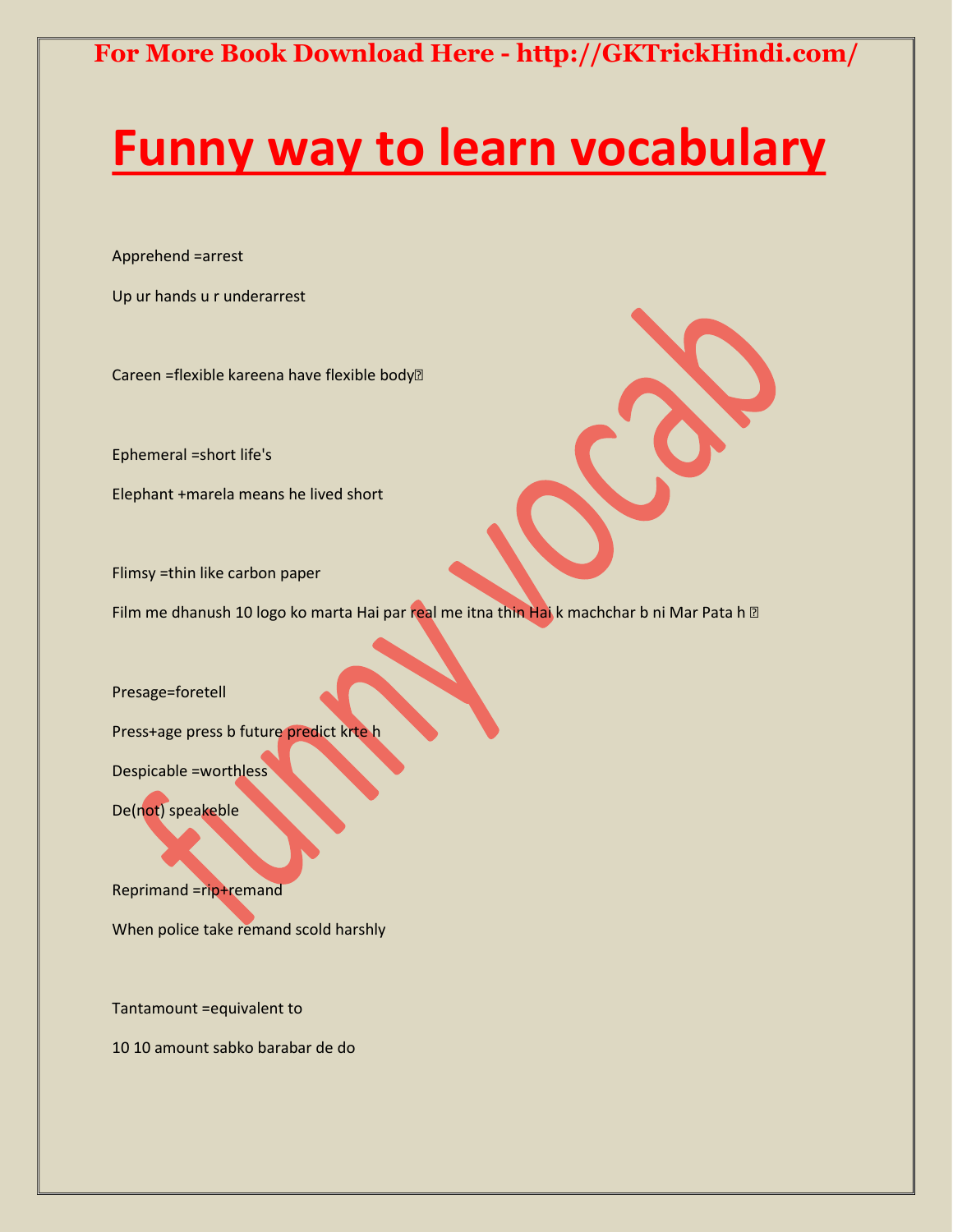Figment = figure +mental

Dimagi vichar khayali pulao

Pompous = pump ur self up  $\mathbb{Z}$ 

Mortfy =embarrass

Moti +fy(fly) moti chal bhag jor se is nothing but to humiliate her

Cynosure =center of attention

Cynosure sounds dinosaur

Always center of attraction

Perennial =long lasting

Per+annual

Austere =severe in manner

Aus(Australia) me tere ko pita gaya na

Amalgam =mixture

Amalgam sounds balgam mixture of saliva n Pata ni kya kya

Apostate =defector

Apposite state me saadi ki Matlab defector ho

Sanctimonious =self righteous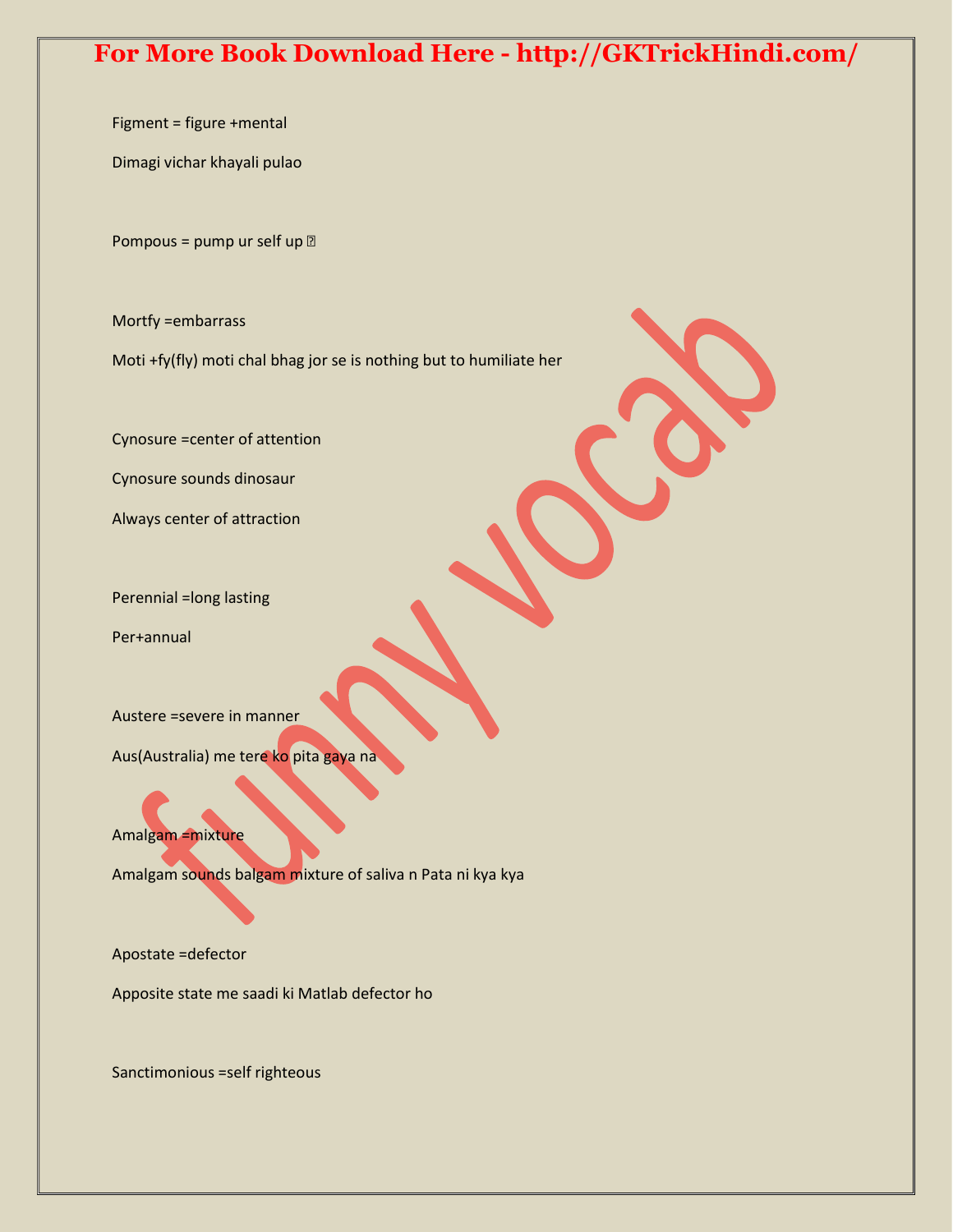Saint munis are dhongi saadhu

Sant wants money

Colloquial =conversation

Look at Loq in the word which means local

Retreat =act of withdrawing or going backward Re treat

Prejudice =precinception

Pre judgment which leads to partiality

Admonished =scolded

Admin +once + punished bcoz chatting all the time

Blithe=uncaring heedless

Be+light hearted

Abstinence =restrictions oneself

Ab=away

Doctors says abs thin hoga fast food se dur rahoge to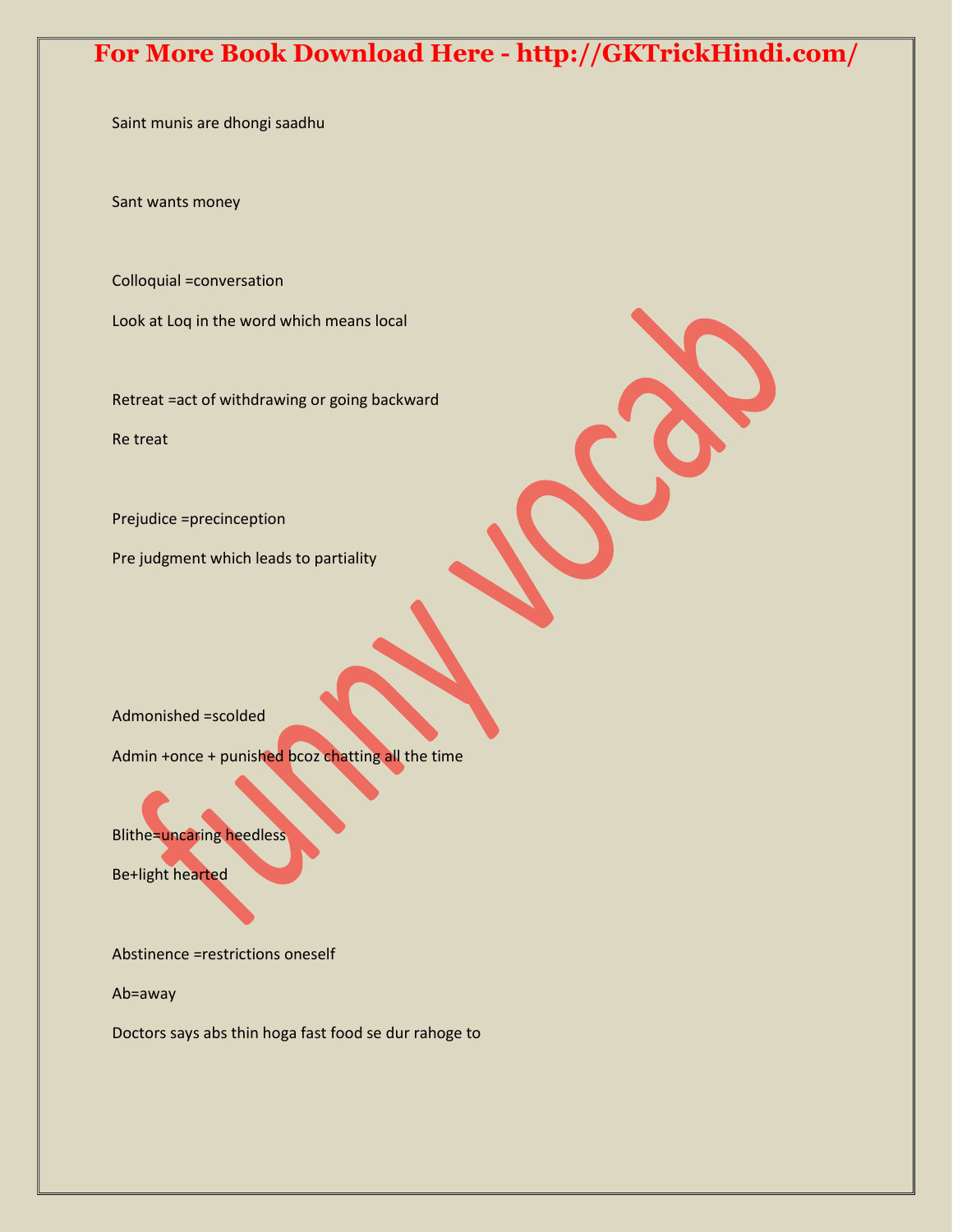Skulduggery =fraudulence

Doggy jese sakal wala fraud hota h

Opulent =luxurious

Lent=lending kisi ko wo hi loan de Sakta h jo khud rich ho

Ponderous =heavy lumbering

Ur weight is in pounds means very heavy

Ostentatious impress others

Ostentatious =stunts to impress attract girls

Pandemonium =cacophony

Pan(all) +demon (devil) +ium(like) like full of devil wide place hell noisy

Clandestine =secret

Clan+destiny destiny me kya Hai remains secrets to all

Palaver=trouble

Pa(father) catch u in luv means bro u r in trouble

Droll =antic

Droll sounds doll I saved my childhood dolls as antic bcoz they r priceless unique for me

Potpourri =mixture

In a pot making puri by to mix all kinds of stuff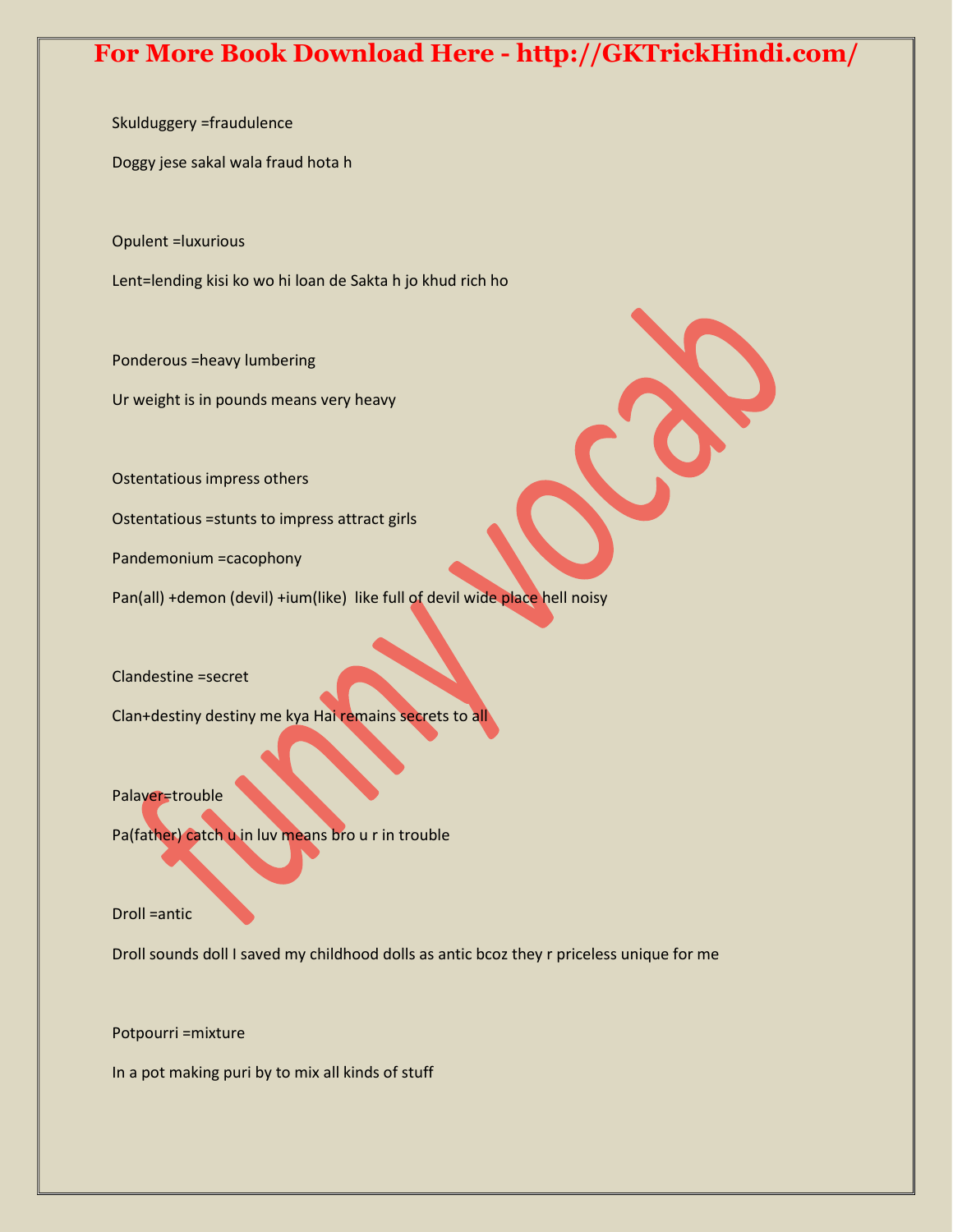#### Pani puri

Charlatans =fraud fake

Char latein (4 kicks) to the person who misguided you himself doesn't know anything

Diabolic =devilish

Dian jaisi boli..

Rebuff =brush off, restrictions rejection Dogs rejected stranger entry by barking wuff wuff

Slander =damaging someone's reputation Sending sand on someone's face.. Beijjati Kar di

Shirk =dodge

Shirk sounds shark shark dekhkr sab sark jate h

Disperse=distribution

Disburse money from purse

Acerbic =sharp

Acidic

Acer ka laptop Bic se jira to acerbic daat padegi

Myopic =unclear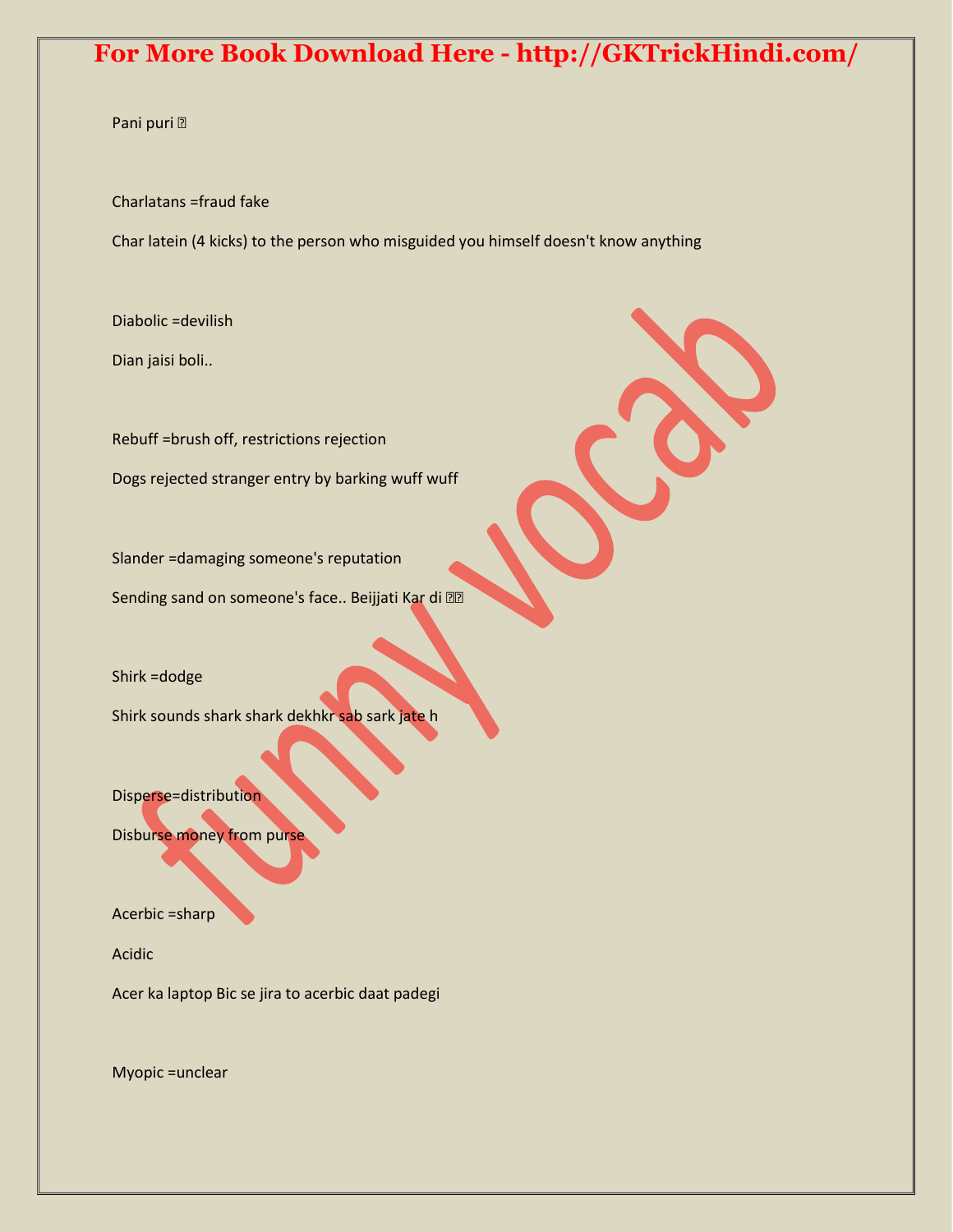My pic is unclear bcoz of dump camera

Pernicious = harmful

Nicious = noxious

Hoodwink=tricky, deceive manner

Remember red riding hood the wolf how deceive old lady<sup>[2]</sup>

Tenuous =rare, thin

Ten of us can maintain silent for long.. Rare chances and least I can't

Banter = give take crosstalk

Banter sounds bander bander nakalchi hote

Dormant = inactive

Door mat

**Nefarious** 

Ne(no) fairy +us

Benign = no effect

Bene(good) sign

me bhi po, [12.09.16 00:15]

[Forwarded from mepobankerahugi]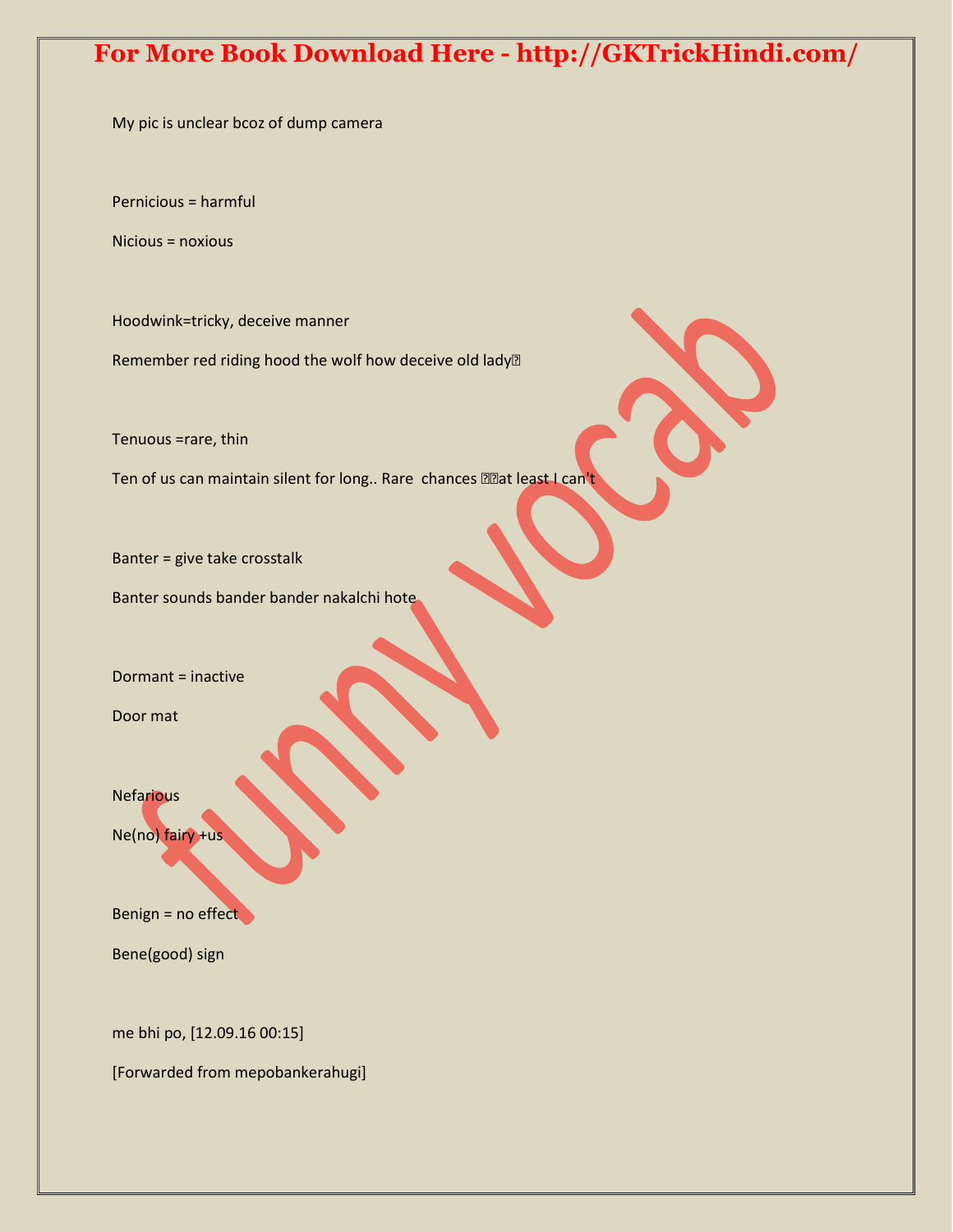Somnolence slippy dull

Somn=sleep

Refute=refuse

Specter = ghost

Spector inspector all policemen are like ghost

Sporadic = infrequent

Sporadic apposite to periodic which means continues

Sedate=slow relaxed

See+ date calendar dekh k lgta h ab full month h exam ko so chill relaxed aaj se ni Kal se padhege

Oligarchy = people that control a country

Oligarchy sounds like oligopoly means ek ka Raj adhikar

Penance =self punishment

Pain on us

Mortfy = embarrass

Moti +fy(fly) moti chal bhag jor se is nothing but to humiliate her

Careen =flexible kareena have flexible body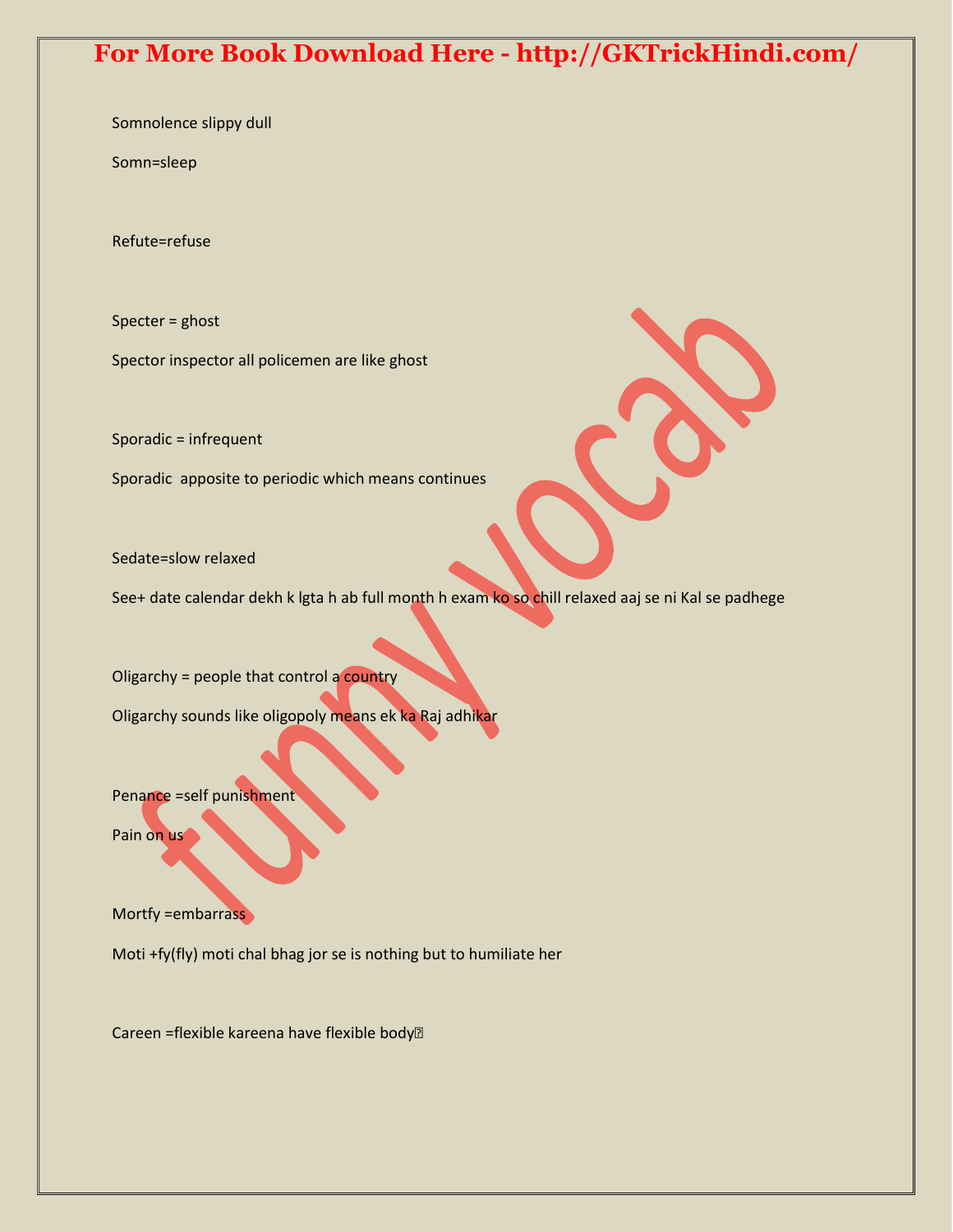Ephemeral =short life's

Elephant +marela means he lived short

Ponderous =heavy lumbering

Ur weight is in pounds means very heavy

Trite =stereotype not fresh or original

Try it try it try it so it becomes over familiar

Rancour =bitterness

Ran chor Das chanchad from 3 idiots chatur rival of Rancho feels bitter

Solicit =request

So+let(li) +me sit (cit) I requested teacher

Wily=astute sharp

Fulfill will by any means clever to do so

Blatant =noisy

Bla bla bla in tant means so much noise in tant

Phlegmatic=composed

Phleg(fleg) when we hold a flag we have automatic reaction of calm and composed

Acerbic =sharp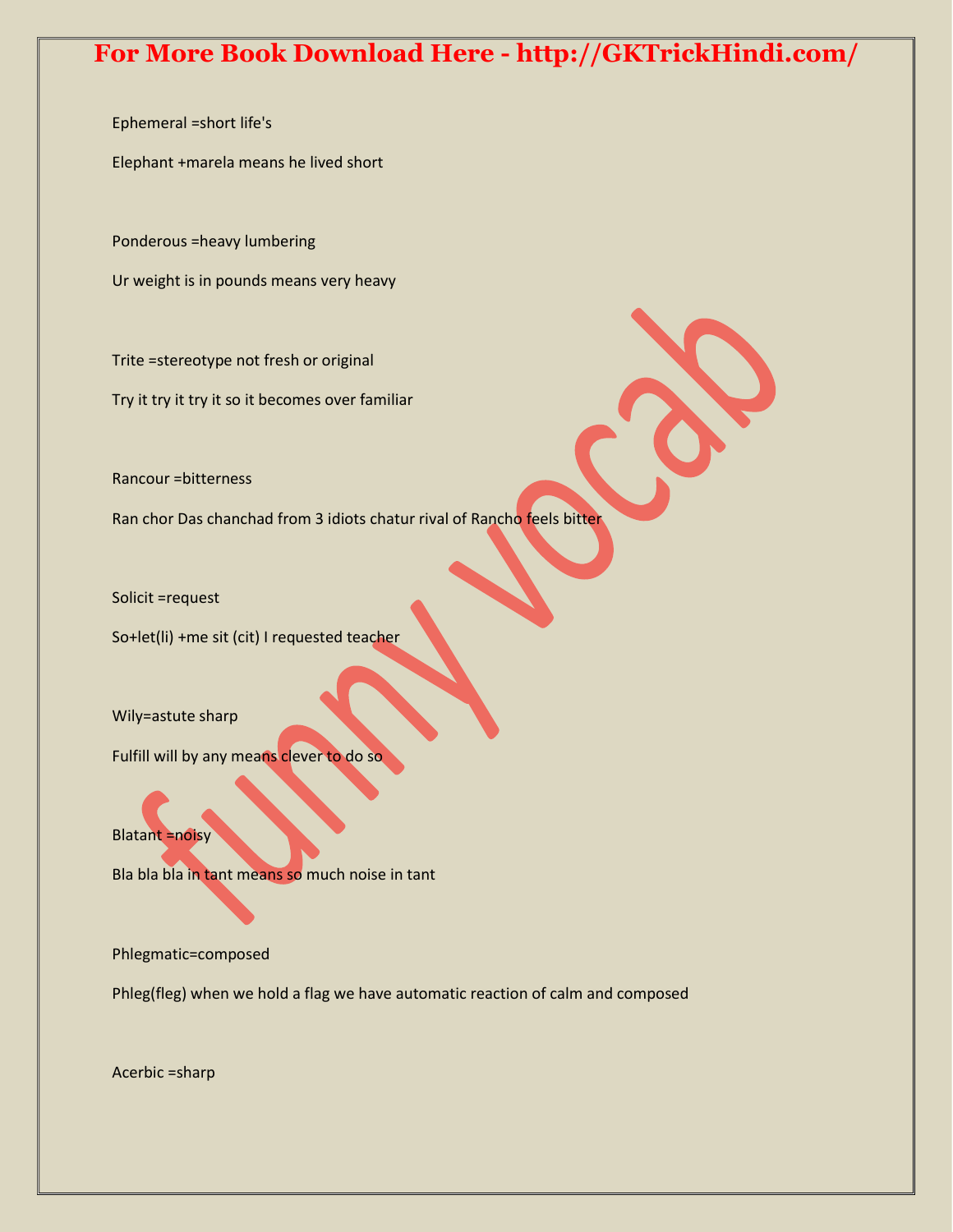#### Acidic

Acer ka laptop Bic se jira to acerbic daat padegi

Disperse=distribution

Disburse money from purse

Myopic =unclear

My pic is unclear bcoz of dump camera

Nefarious

Ne(no) fairy +us

ball up= confuse

bandy about= to spread rumors

bandy about= to spread rumors

decay= spoil

Idiosyncracy= a strange or unusual habit ( pagalpan) Idiot aur crazy logon ko idiosyncrasy hoti hai

Imbecible= fool,idiot

B.tech krne ke 5 saal baad bhi imbecible hai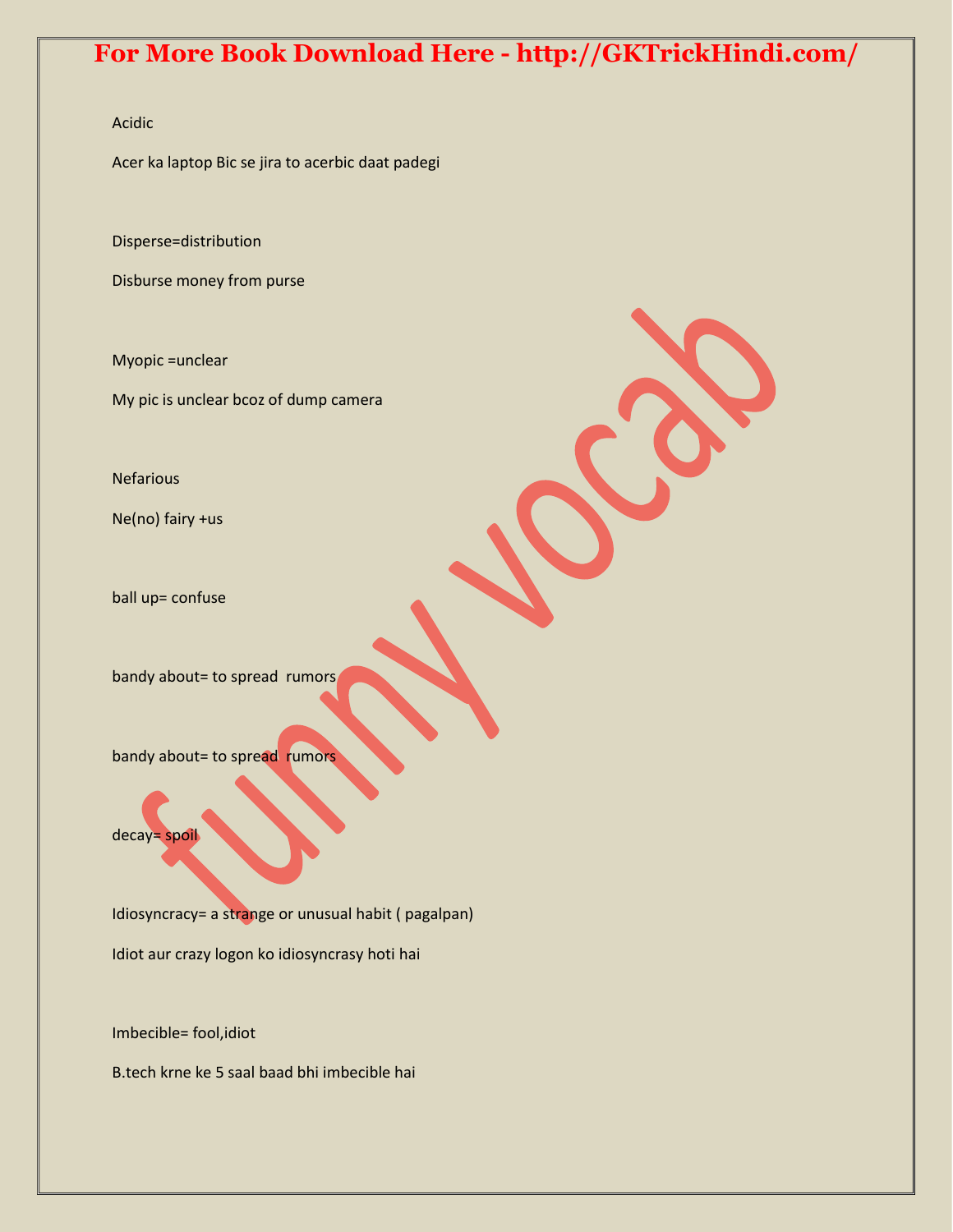knavish=dishonest =unscrupulous

Imbibe = drink ,consume

Wife ne ghar se bahar nikaal dia toh friend ke saath imbibe kiya

labyrinth= a place that has many confusing paths or passages= meandering

Imbroglio = problem, difficulty,complications Brother ko gaali diya toh ghar me imbrogliyo ho gya

Immaculate = pure, clean

God is immaculate ,then I M Q late pooja krne me

Vacillation =fluctuations

Think it like vessel which fluctuate back n forth?

Purveyors =vendor

Puri +vendor seller

Lackluster = dull

Lack luster(shine) means dull

Motley =mischievous

Multilayer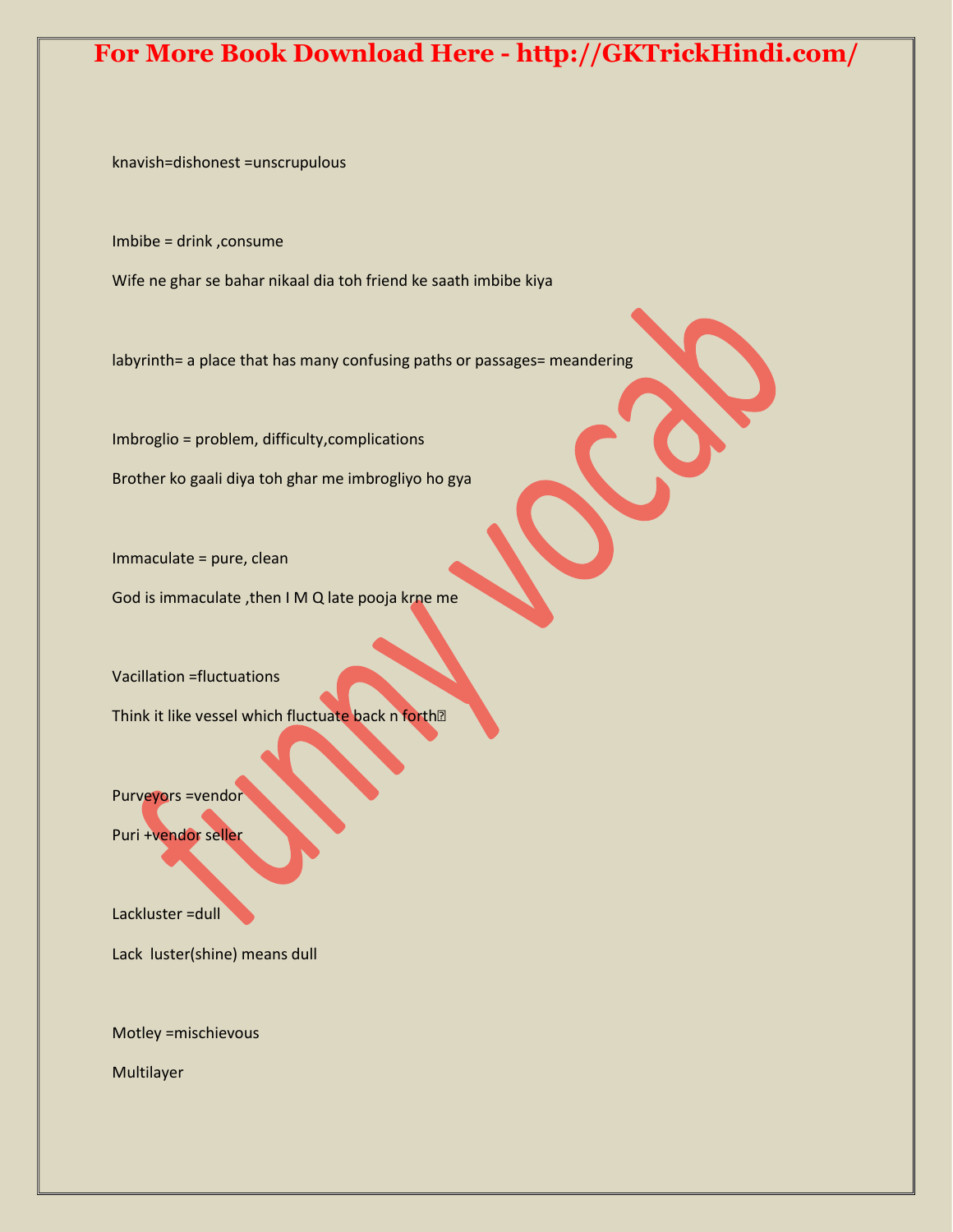Abstemious = self denying ,self disciplined Ab mess ke steam rice khaane se aap abstenious hai

Vicissitudes =a change of circumstances Wise+attitude can handle the situation probably

Abysmal = extremely bad ,awful 20 mile ki race me india ki performance abysmal hai

Abrogate = abolish ,to end a law

Ab ro gate pe baith ke govt ne logo ko abrogate kia hai

Abridge = shorten

Bridge hmare gap ko abridge krta hai

Acme = top ,peak

LAKME cream use krne se beauty acme me pahuch gyi

Labyrinth =complicated

Lab+yrin(wiring) +nth

Nth number of wires in lab means extremely complicated

Lackluster = not interesting ,dull

Movie LACK OF STARS hai toh movie lackluster hoti hai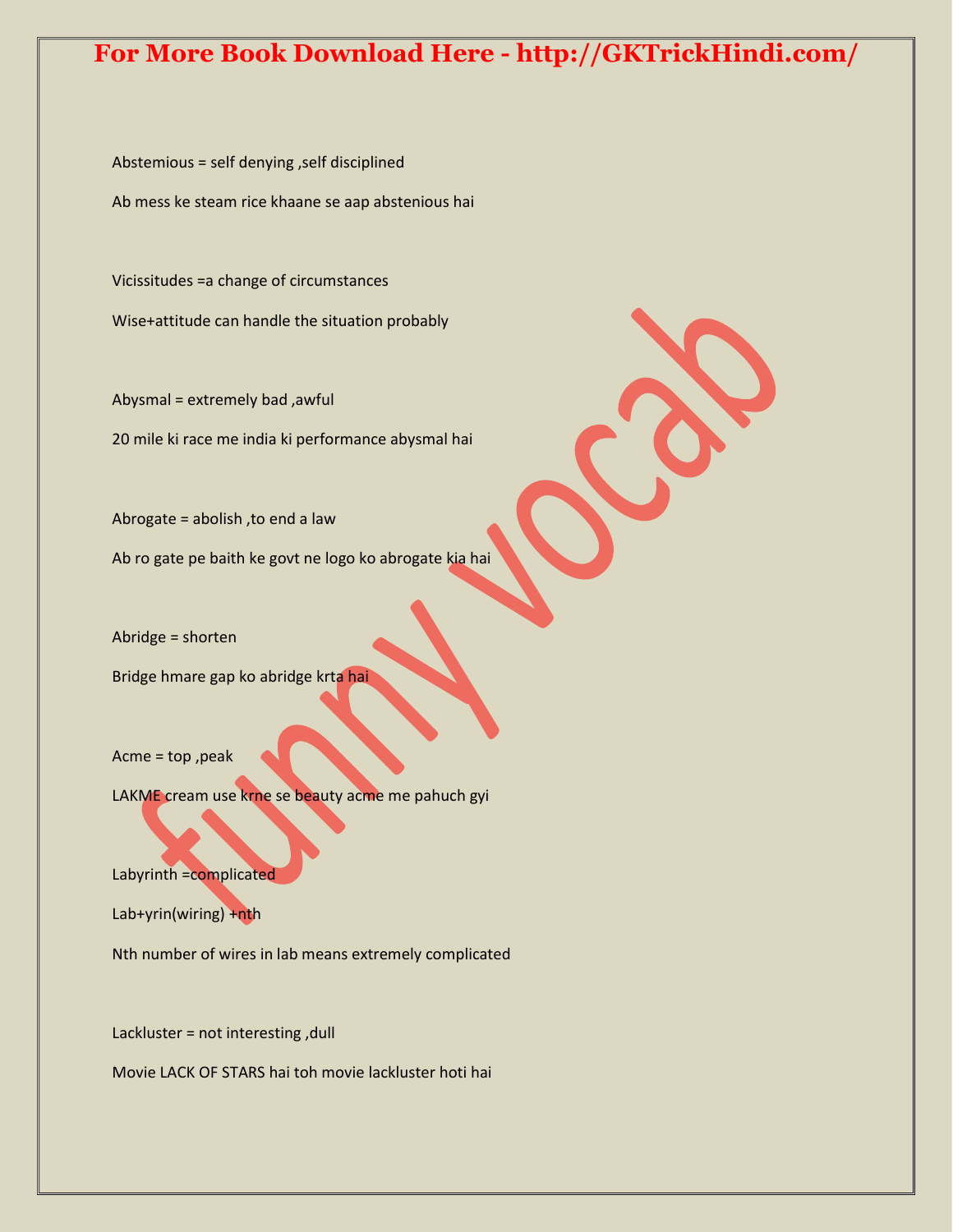Impecunious - not having enough money to pay for necessites ,penniless

Incarcerate = imprison

Aapne INKAAR kr dia police ko RATE dene se toh usne apko incarcerate kr dia

Abash = to destroy self possession ABHI and AISH ki shaadi me salman khan abash ho gya

Xenophobia= fear or hatred of foreigners

Substantiate= support with evidance or verify

Quorum= minimum no of members to conduct a meeting

Opulence= extreme wealth, luxurious, abundance

Dote= be foolish , show excessive affection

Theocracy  $=$  govt run by religious leaders

Epitome= standard

Kindle = inspire , ignite, arouse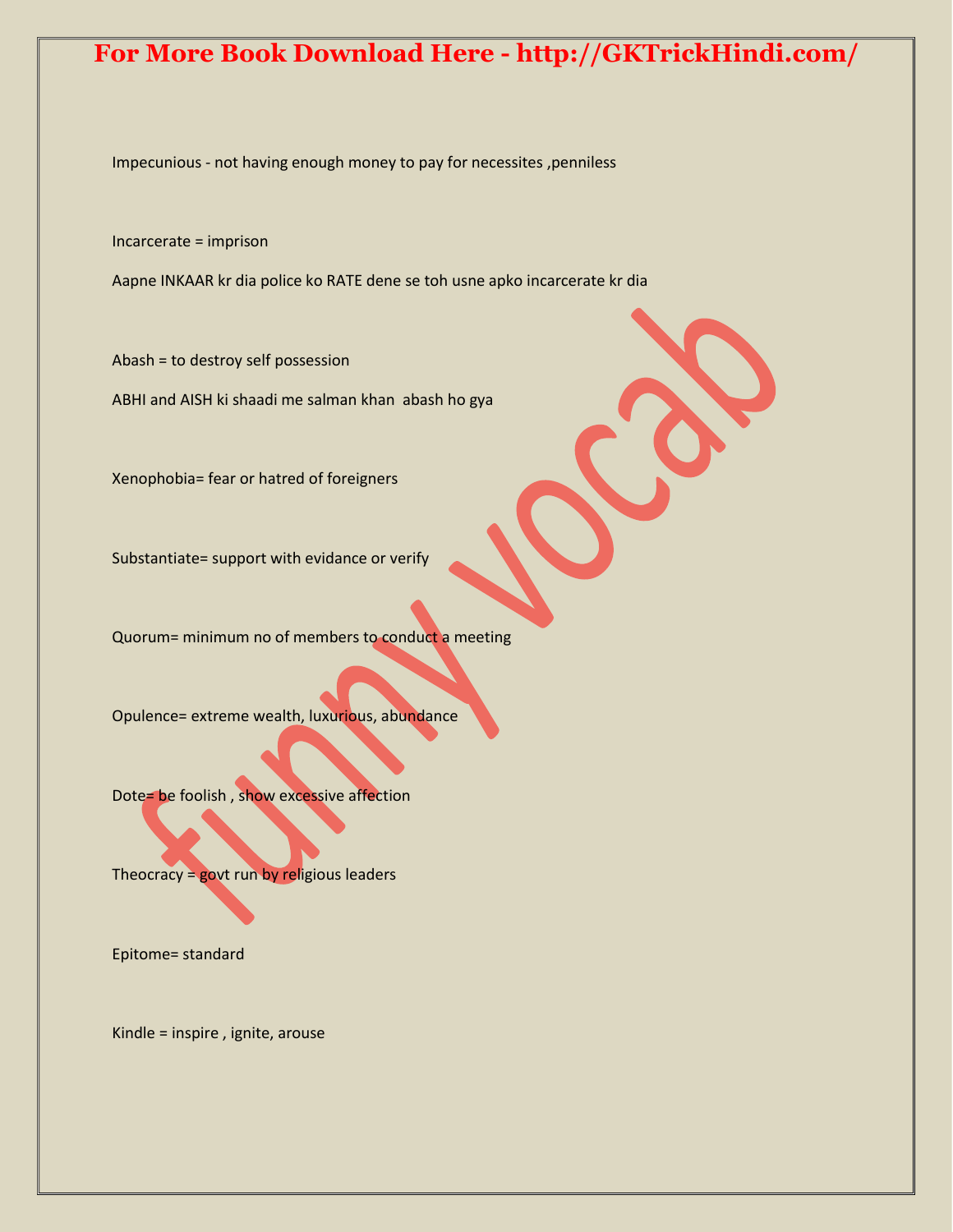Epitaph= inscription on tombstone or monument

Vituperative= abusive ,scolding

Usurp = seize another's power or rank

Lexicographer = compiler of a dictionary

Tenacity = firmness or persistence

Kleptomaniac= person who has a compulsive desire to steal

Jurisprudence = study of law

Juri ko pardence ( pardon ) krne ke liye jurisprudence pta honi chahiye

Jocular = amusing

JOKER ka nature jocular hota hai

Vociferous = noisy

Aise log jo VOICE me force lagake bolte hai called vociferous

Bemoan - to express distress or grief ,lament

Bemoan - be + moan- which in Hindi means silence

Berate - to scold or criticise angrily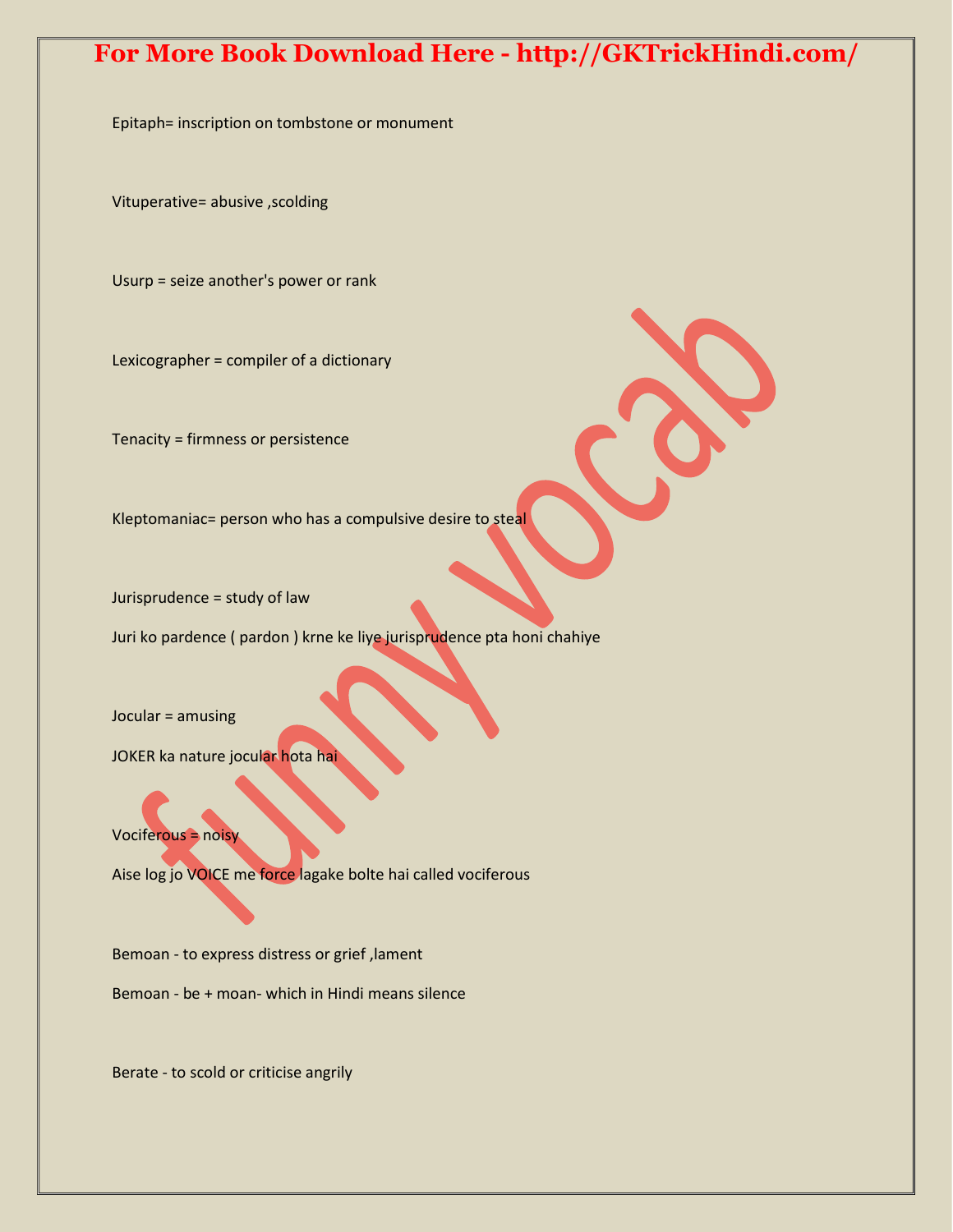The word berate can be memorised using the phrase " B- rated material "

A producer scolded a story writer and said what a B- rated material you have got ! Just get lost .

Scowl = an angry look or expression

Students school me teacher ko OWL ki trh scowl krte hai

Scruple = a feeling of doubt or hesitation SCREW tight hone ke darr ko scruple kehte hai

Scuffle = a short and sudden fight School me fal ( result ) achha laane ke liye scuffle krte hai

Sedulous = showing great effort in your work Apne schedule pe rehte hai hmesha SEDULOUS students Paean = a song of triumph or praise Apka PEON hmesha apka paean gaata hai

Paramount = more important tgan anything else Paraya amount hmare liye paramount hai

Parsimonius = miser ( kanjoos ) Purse se money nikaalta nai hai parsimonius

Garish = very bright coloured

KRRISH ke kapde bhot GARISH hai ..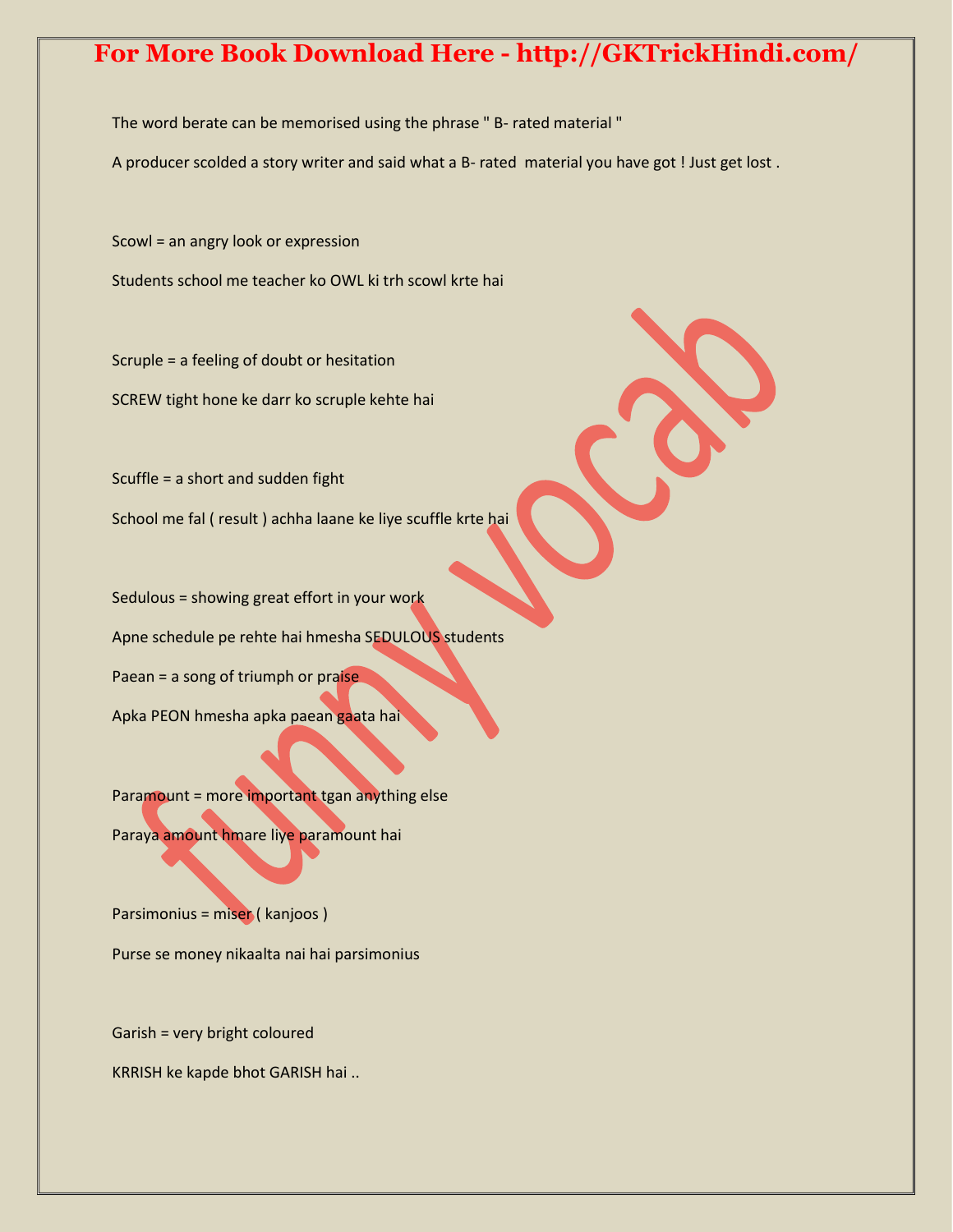Garrulous = talkative

GURU LOUS ke chele talk krke garrulous hote hai

Garrulous------sounds like girl and girl talk more

Garner = to gather

GARDENER garden me flowers garner krte hai

@ prognosticate- anticipate negatively

(Program k liye negative forecast )

Saboteur = a person who does delibrate damage It sounds like SAB TODNE WALA means saboteur

Sadistic = person who obtains pleasure from hurting others Dusron ko STICk se maar ke SAD krta hai sadistic

Scurry = to move quickly

Curry khatm ho gya toh hotel ki taraf scurry krenge

Seedy = dirty and unpleasant

CD me seedy material hai

Seemingly = from appearancea alone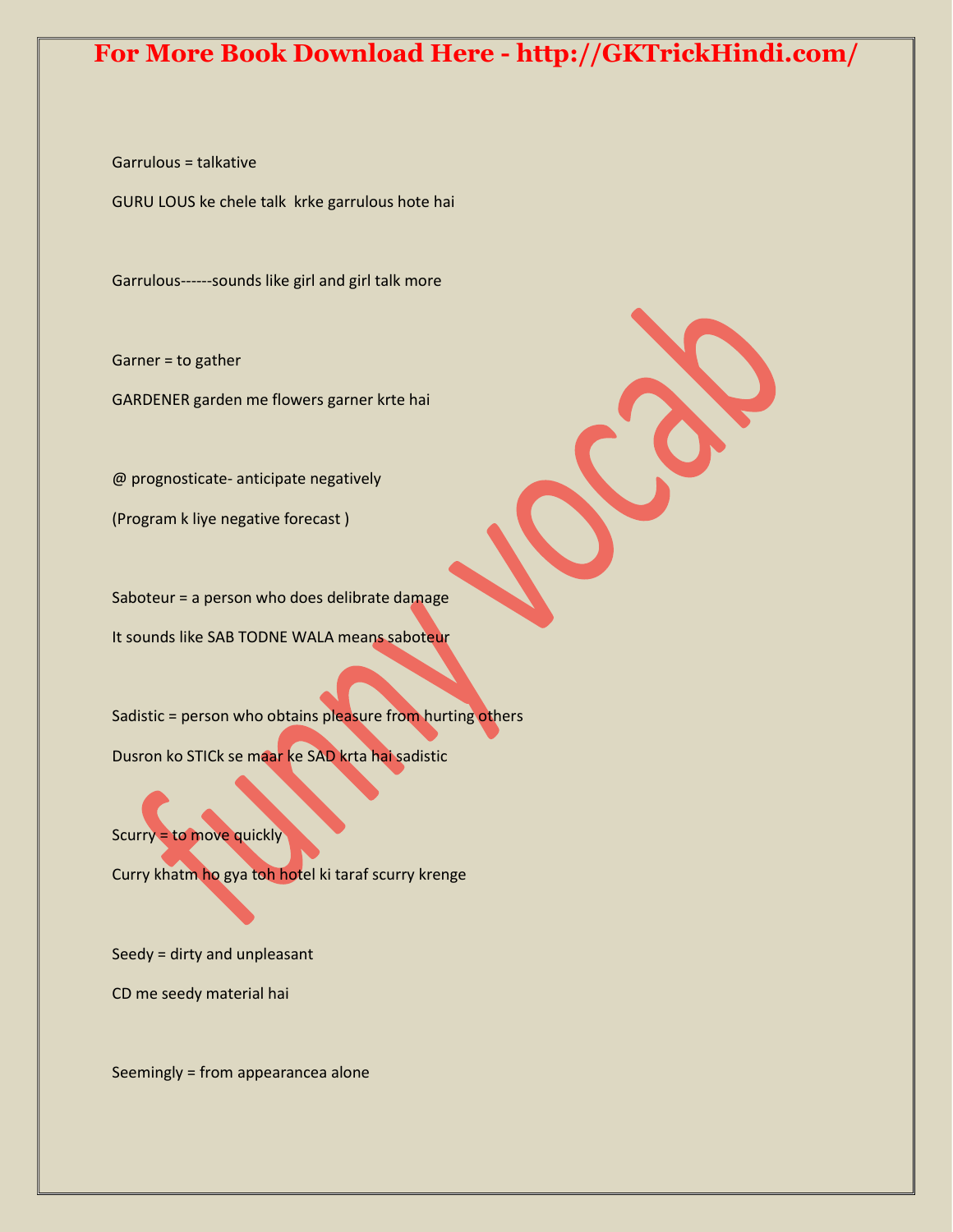It SEEMS to be good

Seethe = to be extremely angry

SITA mata ka kidnap hua toh ram and laxman seethe ho gye

Palliate = to make disease or illness less painful PEHLE dawa ATE krke pain ko palliate kro

Pallid = very pale

Bimari se peela pdh gya toh pallid

Panacea = something that solve all the problems

PEENE or NASHA krne se saare dukh door ho jaenge

Panache = a stylish

AISH ko PAANE ke liye panache hona chahiye

Pandemic = existing in almost all of an area Mangal pandey ka darr britishers me pandemic hai

Ichthylogy = study of fishes

Sounds like EK Hi FISH aap LOGi

Iconoclastic = a person who strongly opposes beliefs and traditions

ICON ( statue) ko blast krte hai iconoclastic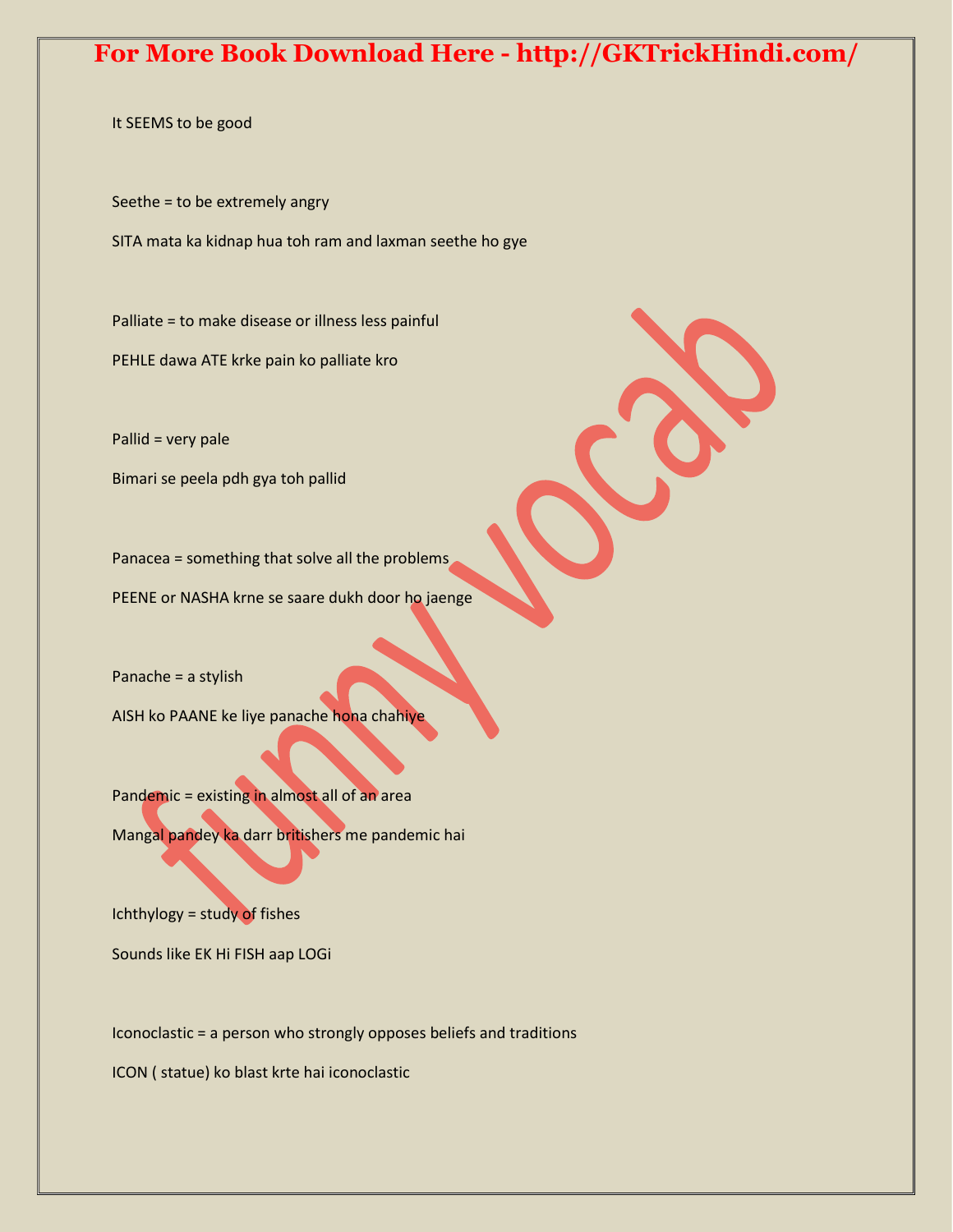Imbue = to fill something with a particular feeling NIMBU ki khusboo saare room me imbue ho gyi

Immure = imprison , incarcerate

Koi kahe I M YOURS toh usey dil me immure kr lenge

Impasse = a difficult situation

ASS ko pass krwana is impasse

Cacophony = a mixture of loud unpleasnat sounds

KAKA ki awaz PHONE pe cacophony lagti hai

Cadaver = a dead body of human Sounds like devar ka murder

Callous = unkind or cruel

Jack kallis callous batting krta hai

Uncouth =uncivilized

Un(not) +couth(cloth) means not wearing cloth in public how uncivilized

Wanton = of a cruel

Wants(desire) goes on n on no limits thn people become cruel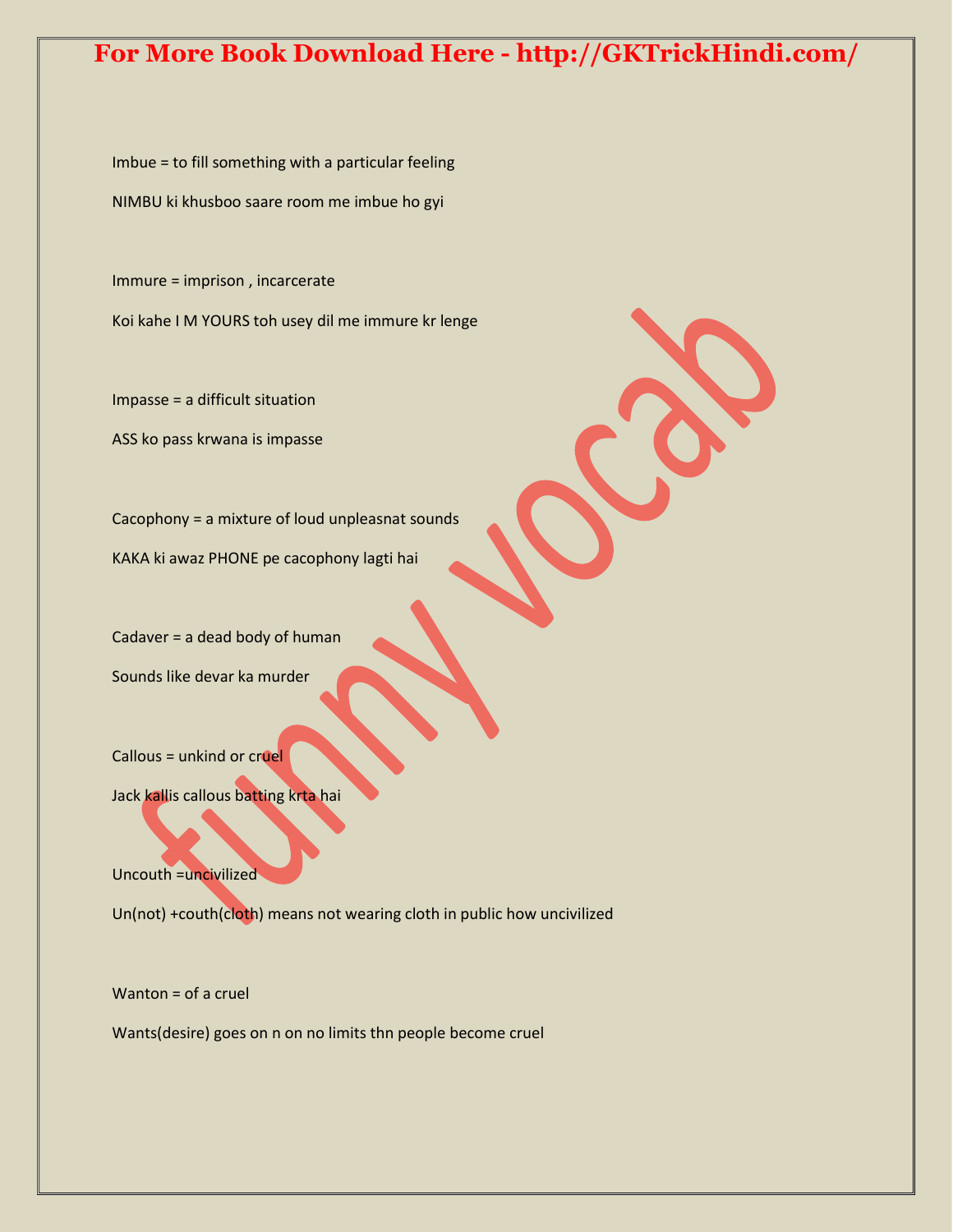Affliction =annoying

It sounds infection which cause a state of suffering

See the afLICtion=lic=lick tongue is root cause of many problems

Alms=donation

Arms full food donate karna chahiye dhang se dono hatho se kanjoosi ni

Pusillanimous=showing lack of courage

Pussy+animal =pussy always dump n cowardly lack of courage

SALUBRIOUS- healthy, beneficial

SARDONIC- Censure , criticiz

Koi bkwaas kre tho Sard dard hona

Parity = equality

**Elinequality** 

Decadence - morally corrupt behaviour , deterioration , decay

Decadence- pi ke dance

Morally corrupt people pi ke dance karte hai

Eschew- deliberately avoid using , abstain from

Eschew - chewing gum ,chewing gum is not good for health ,avoid it .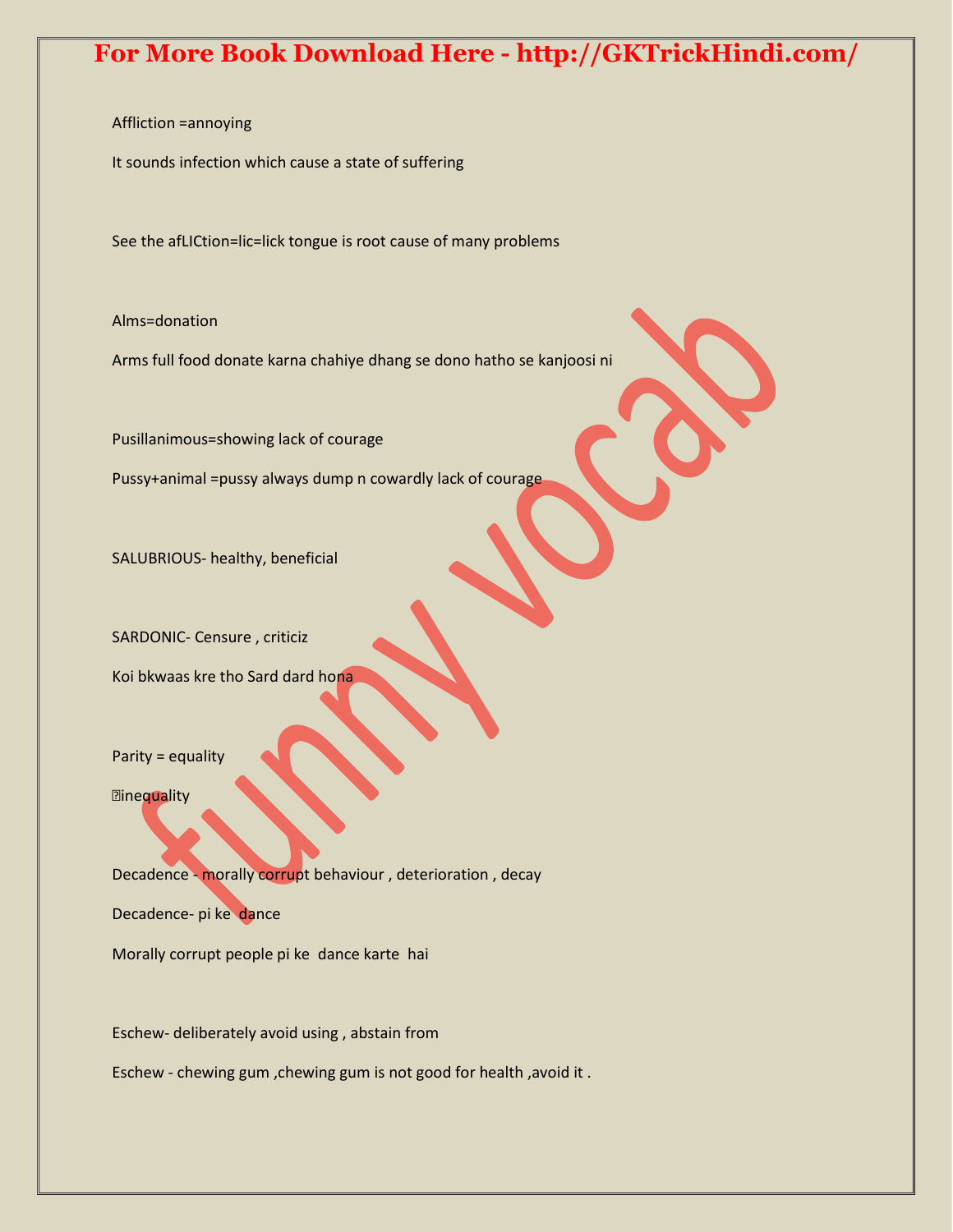Usage - he appealed to the crowd to eschew violence .

Flatulent- pompous , pretentious , showy

Flatulent - flat you lent , flat you lent is very pompous ( grand) one .

His style of talking was very flantulent

Gleam - shine brightly , to glow

The word gleam sounds like cream, whenever a girl applies cream her face gleam.

Usage- her eyes gleamed with satisfaction.

Grabby - showing a selfish desire , greedy

The word grabby has been derived from the word grab .the one who wants to grab everything ,must be very greedy

Heinous - awful ,bad ,hateful ,horrendous

The word heinous can be related to hyena (animal) which is considered bad and heated by many people

Usage- these murders were heinous.

Ennui =boredom

.

Feeling of dissatisfaction

En(anything) +nui(new) anything new plz I'm bored with old stuff

Aspersion=attack on reputation

Ass+person calling someone ass(rakh) means attacking on his reputation beijjati karna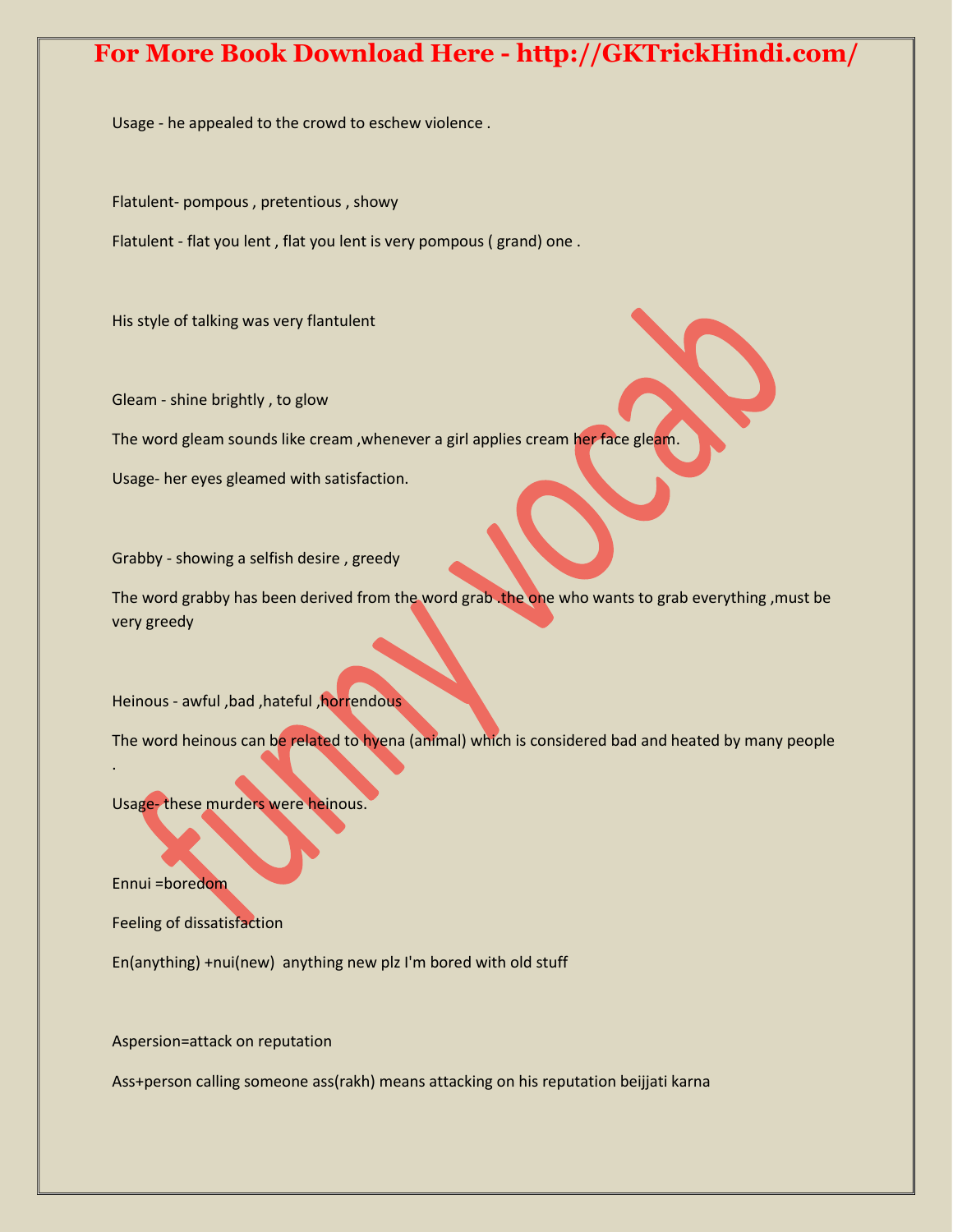Discernible detectable

Dus+earn+able anything which money can earn easily distinguishable perceuvable

Specious =misleading

It sounds like suspicious

Speech to US political speeches always false

Reverberate = of a loud noise be repeated

Re+vibrant again n again

Revulsion =sense of disgust

Revolve +vision when u Revolve ur vision changes and u have disgusting feeling of vomiting

Gregarious=fond of company,sociable

Abdicate = resign ,retire ,quit

AB DIKKAT hai kaam krne ki toh king ne abdicate kia

Abeyance = suspension ,being stopped for a period of time

APNI BHAIS ko use na hone pe abeyance me rkh do

Abhor = dislike

BORE class ko students abhor krte hai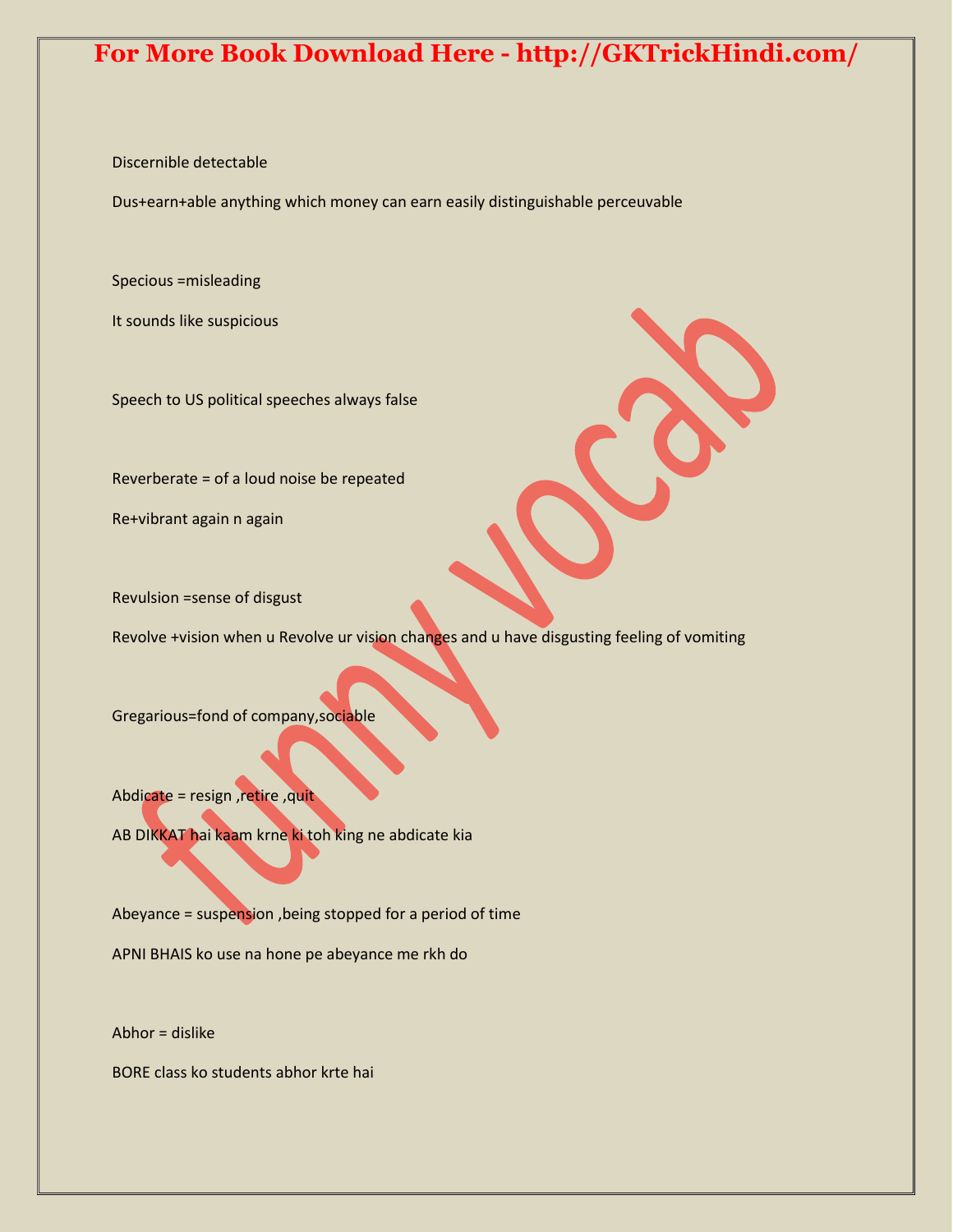Abject = when someone is extremely unhappy ,poor ,miserable Aapke paas agar koi OBJECT ( property ) nai hai then means abject poverty Abjure = give up

AB JURY ne apne kaam ko abjure kr dia

Babble = talk rapidly BABLI bhot babble krti hai

Bacchanalian = involving in a lot of drinking BACHHAN ne ALIEN ke saath daaru pikar bacchalian kia

Baffle = confuse , flummox

Apki BUFFALO apple khati hai toh ap baffle ho gye

Badinage = remarks that are joking Sounds like BEDI ne aj bhot majak kia hai Bait = food put on a hook to catch fish or in nets fishing ke tym hum BAIT lagakar WAIT krte hai Facade = front of a building

Building ka FACE jo ADD kia jata hai vo facade hota hai

Facetious = intend to be humurous ,witty Har ek ke FACE pe majak krne wala facetious

Facsimile = an exact copy , replica ,autotype